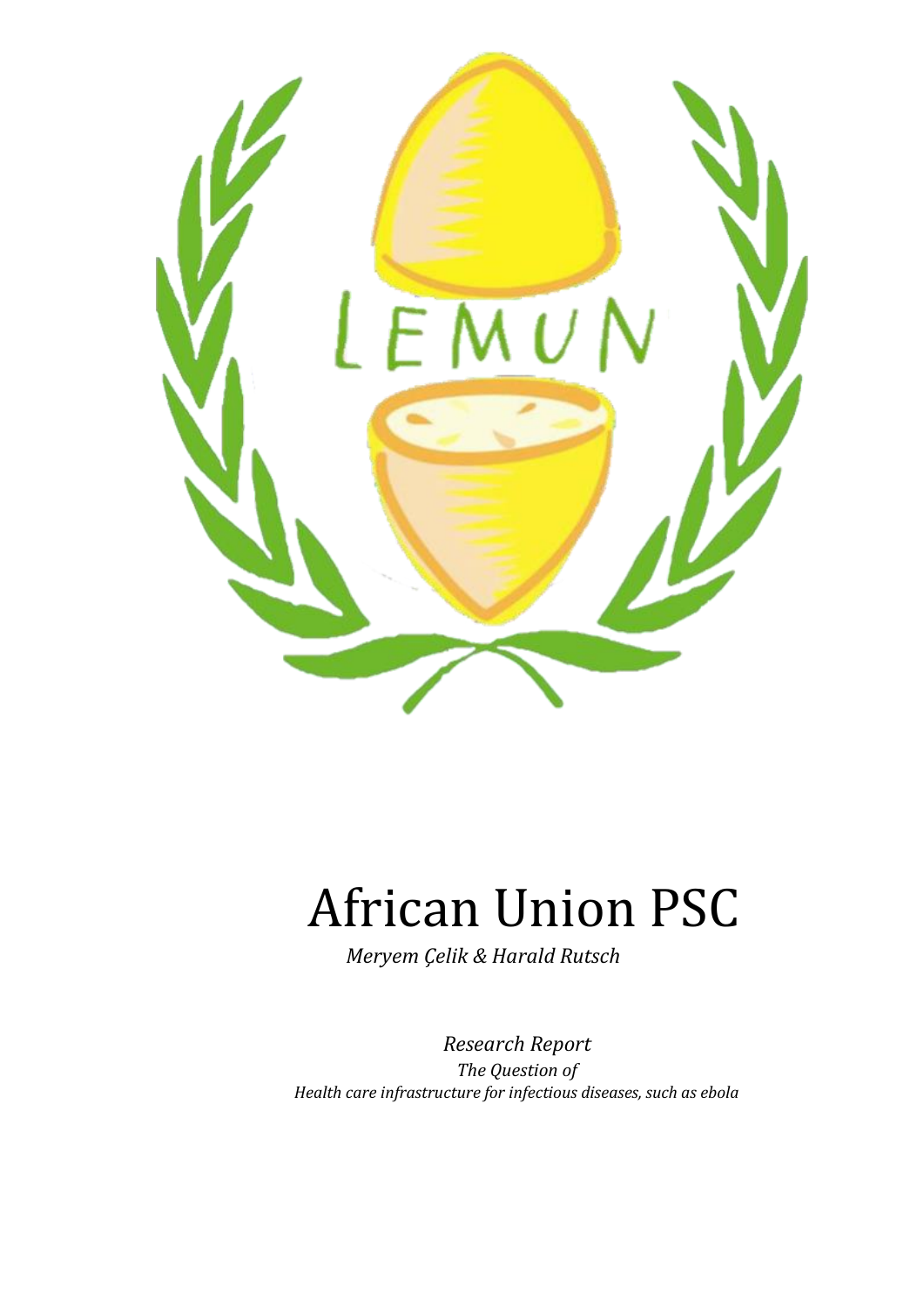Leiden Model United Nations 2019

*~ fresh ideas, new solutions ~*



# Introduction

Infectious diseases are worldwide responsible for about a quarter of deaths and are a big problem in Africa. Almost half of the African population deaths are caused by infectious diseases such as Ebola, HIV/AIDS or malaria. An infectious disease is a disease that is caused by microorganisms such as bacteria, viruses and fungi transferred from human to human or transmitted by animals. Ebola has been around for quite a while, but 5 years ago a big Ebola epidemic broke out, which caused a lot of deaths. HIV/AIDS is also a big problem in Africa as a result of a lack of information/education, low wealth, birth control or contraception. Ebola and HIV/AIDS are two examples of many different diseases found in Africa. These diseases are hard to eradicate and will keep infecting and killing people. To extinguish these diseases, action needs to be taken. A lot of these diseases haven't been thoroughly researched and there aren't any effective cures developed yet. By investing in a good health care infrastructure, the health in Africa will improve and the torment of infectious diseases will reduce.

# The Committee Definition and History

The African Union's Peace and Security Council (AU PSC) is an advanced Ad Hoc committee. As stated on their website it has the following mission and obligations: "The Peace and Security Council (PSC) is the standing decision-making organ of the AU for the prevention, management, and resolution of conflicts. It is collective security and early warning arrangement intended to facilitate timely and efficient responses to conflict and crisis situations in Africa. It is also the key pillar of the African Peace and Security Architecture (APSA), which is the framework for promoting peace, security, and stability in Africa.". The AFPSC is comparable to the UN Security Council with the exception of the P5 (*Note: The AU is NOT part of the UN*).

As stated on the AU website: "The Protocol Relating to the Establishment of the Peace and Security Council was adopted on 9 July 2002 in Durban, South Africa, and entered into force in December 2003. The PSC became fully operational in early 2004. The PSC Protocol, together with the PSC Rules of Procedure, the AU Constitutive Act and the conclusions of various PSC retreats, provide operational guidance to PSC activities.". The AU replaced the Organization of African Unity (OAU) which did little to protect citizens' rights and was dominated by dictators. The AU was founded under the leadership of Libyan head of state Muammar al-Gaddafi witch together with other OAU members issued the Sirte declaration. The declaration was followed by a summit in Lomé in 2000 where the constitution of the AU was adopted. In 2001 at Lusaka the plan for the implementation for the AU was established. The AU began operations in 2004.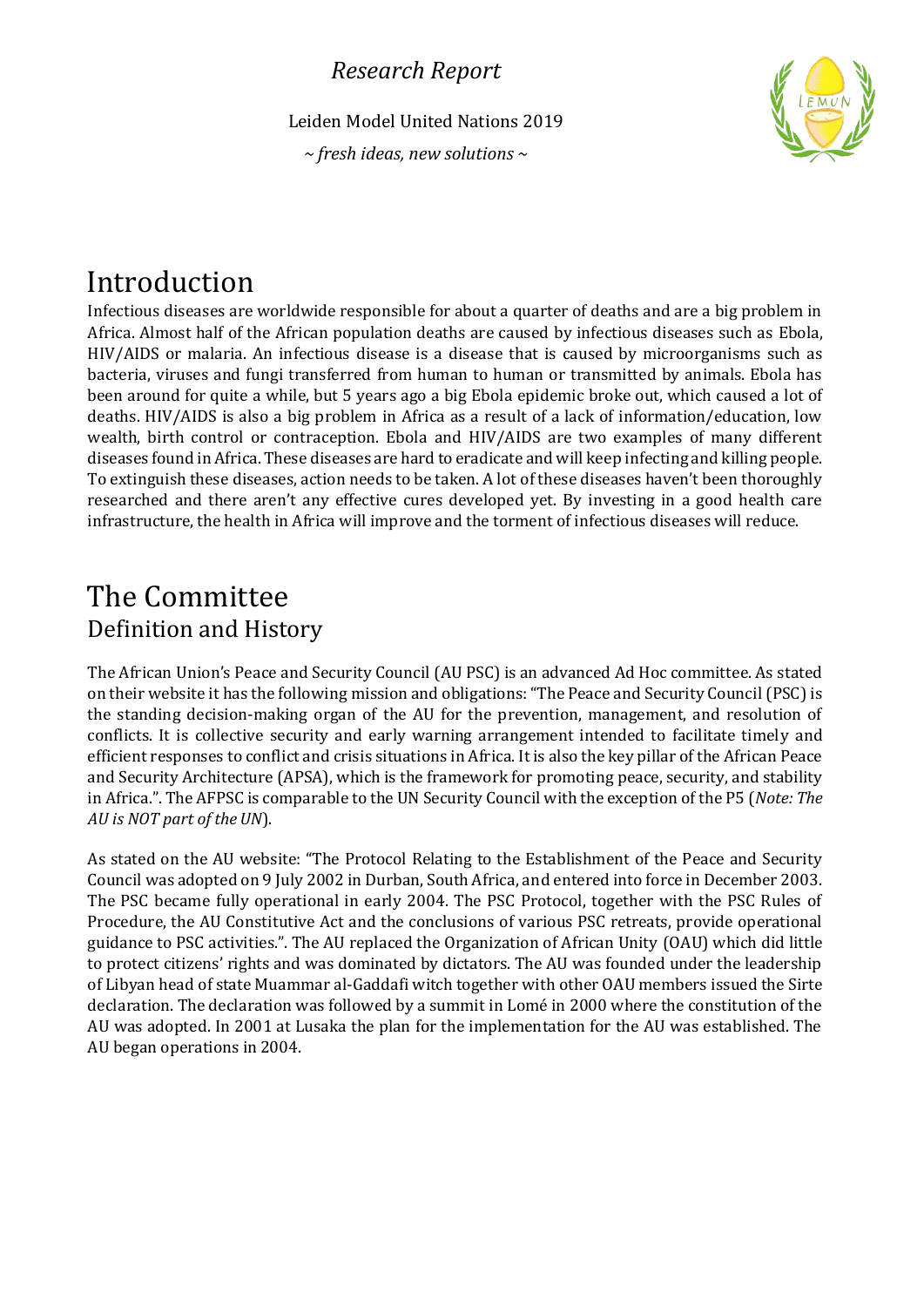Leiden Model United Nations 2019

*~ fresh ideas, new solutions ~*



### Procedure

The AU PSC is an Ad-Hoc committee meaning that there will be no lobbying, therefore, we ask you to prepare amendments for debates. The resolution will be created during the debate with Amendments meaning that we start with a blank page. There are no "P5" countries in the Committee and no Vetoes. All Votes require a two-thirds majority to pass. The AU PSC can take actions which are binding for all members including the deployment of tropes. All motions including follow-ups are at the discretion of the Chairperson. For more detail relating to procedure during debate please refer to the THIMUN rules of procedure.

# Key Terms

#### **Contagious**

(A disease) spreading from one organism to another. This is mostly via direct contact between the two organisms

#### **Epidemic**

**''**A widespread occurrence of an infectious disease in a community at a particular time.**''** A disease can be called an epidemic if the number of occurrences of the disease, often suddenly, increase above what is normally expected in that area.

#### **Infectious diseases**

**''**Diseases that are caused by pathogenic microorganisms, such as bacteria, viruses, parasites or fungi; the diseases can be spread, directly or indirectly, from one person to another.**''**

### **Poverty**

Not being able to provide yourself with basic needs such as food, shelter and clothing.

#### **Vaccine**

''A vaccine is a biological preparation that improves immunity to a particular disease. A vaccine typically contains an agent that resembles a disease-causing microorganism, and is often made from weakened or killed forms of the microbe, its toxins or one of its surface proteins. The agent stimulates the body's immune system to recognize the agent as foreign, destroy it, and "remember" it, so that the immune system can more easily recognize and destroy any of these microorganisms that it later encounters.''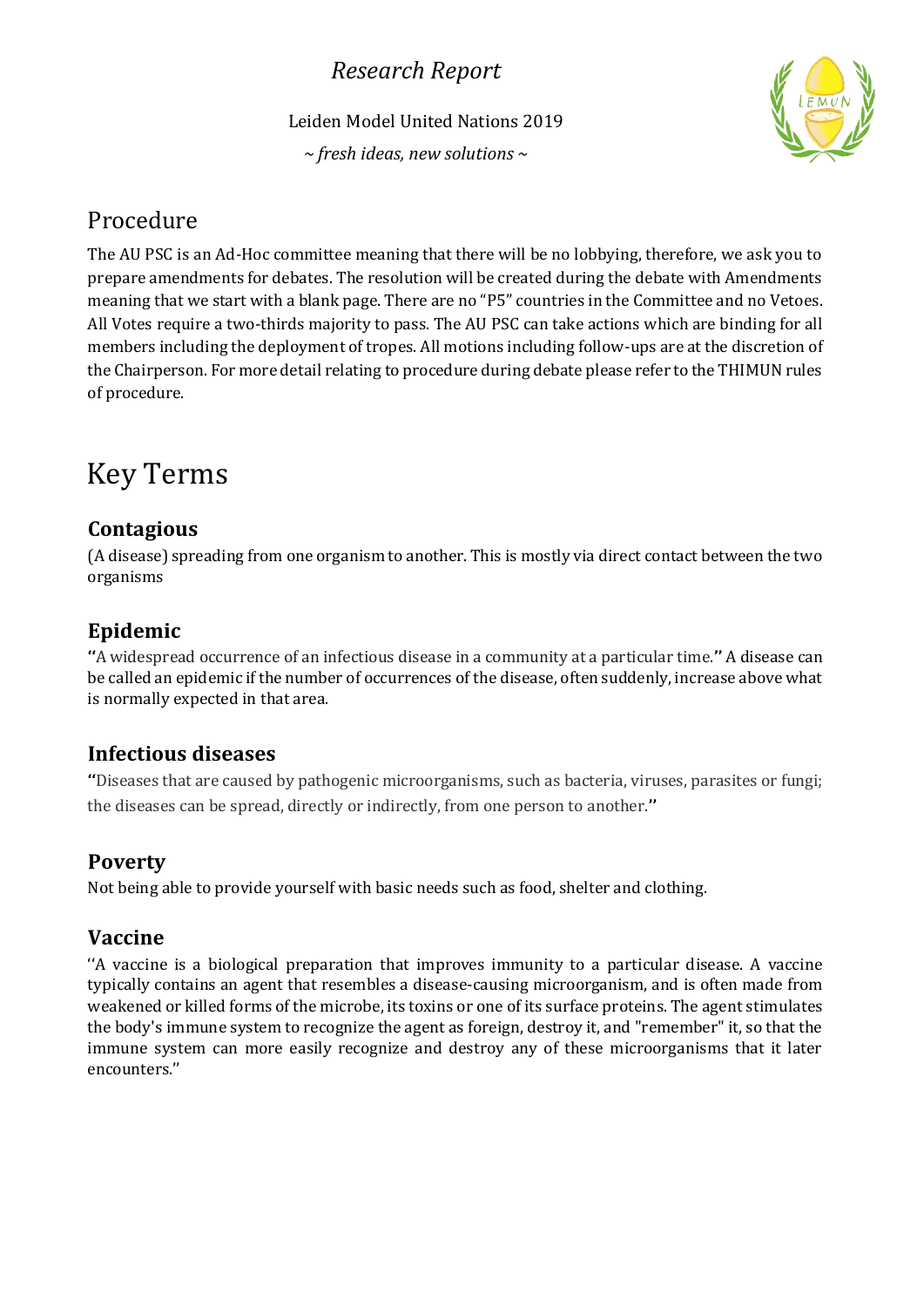Leiden Model United Nations 2019

*~ fresh ideas, new solutions ~*



# General Overview

Most of the infectious diseases in Africa are poverty related. Not only do they have a devastating impact on individuals, their families and the whole community, but it also affects the economy of their countries. In these countries, there is a big economic impact made on health care costs and lost productivity. According to the World Health Organization (WHO), 13 low- and middle-income countries do not have at least an average of 1 district hospital per 1 000 000 inhabitants, 150 million have not enough money to pay for health care insurance and 100 million of them end up in poverty, because they have to pay for their health care. In Africa a few big infectious diseases put the lives of many inhabitants in danger. And because of the lack of a good health care infrastructure these inhabitants don't have the means to get treated or prevent themselves from being infected.

#### **HIV/AIDS**

HIV is a major problem in Africa and is the cause of death of about 15 million people. HIV stands for 'Human Immunodeficiency Virus', which is a virus that attacks our immune system, the body's natural defense against any kind of illness. HIV is mainly spread through unprotected sexual intercourse, but it can also be spread through using the same needles or it can be transmitted from an infected mother to her child. HIV is in the Sub-Saharan region a big threat to many lives.

One of the main factors is the lack of education provided to the youth. After being infected, most of them die within a short time because of the lack of treatment. Even though there is no cure for HIV yet, there are treatments that will help the HIV-patient live a long and happy life, if medication is taken correctly and constantly.

### **Ebola**

Ebola is first discovered in the 1970's in African villages, near the Ebola River, what is now located in the Democratic Republic of Congo. It's a rare disease that is caused by an infection with four different viruses within the Ebolavirus genus that can be contaminated by humans (*Zaire ebolavirus (EBOV), Ebola Sudan (SUDV), Taï Forest (TAFV) en Bundibugyo (BDDV)*). The disease is transmitted via bodily fluids. The symptoms are: high fever, overall weakness, diarrhea, fatigue, throwing up, stomach ache, peculiar hemorrhage and bleeding. Originally was believed that the Ebola virus was transmitted from wild animals to people. In the past 50 decades, the Ebola virus outbreak has increased. The most severe outbreak in history occurred in 2014, which was announced by the WHO as a public health emergency. This epidemic costed over 11,000 lives and \$2.2 billion dollars in the first two years alone. A research in 2016 stated that the main reason that the epidemic had such a big impact in West-Africa was because of the lack of good health facilities and the big poverty, causing the far-reaching and wrecking consequences.

#### **Tuberculosis**

Tuberculosis (TB) is responsible for 400.000 deaths per year in Africa, and is responsible for more deaths than any other infectious disease. TB is caused by bacteria, Mycobacterium Tuberculosis, that has the biggest impact on lungs. There is a treatment against TB, but it requires patients to take multiple drugs for at least six months in order for it to work. Unfortunately, some TB-bacteria have developed a resistance against some of the drugs, what makes it harder to cure it. Health organizations are trying to develop shorter and simpler medication to be more cost-efficient and have less sideeffects.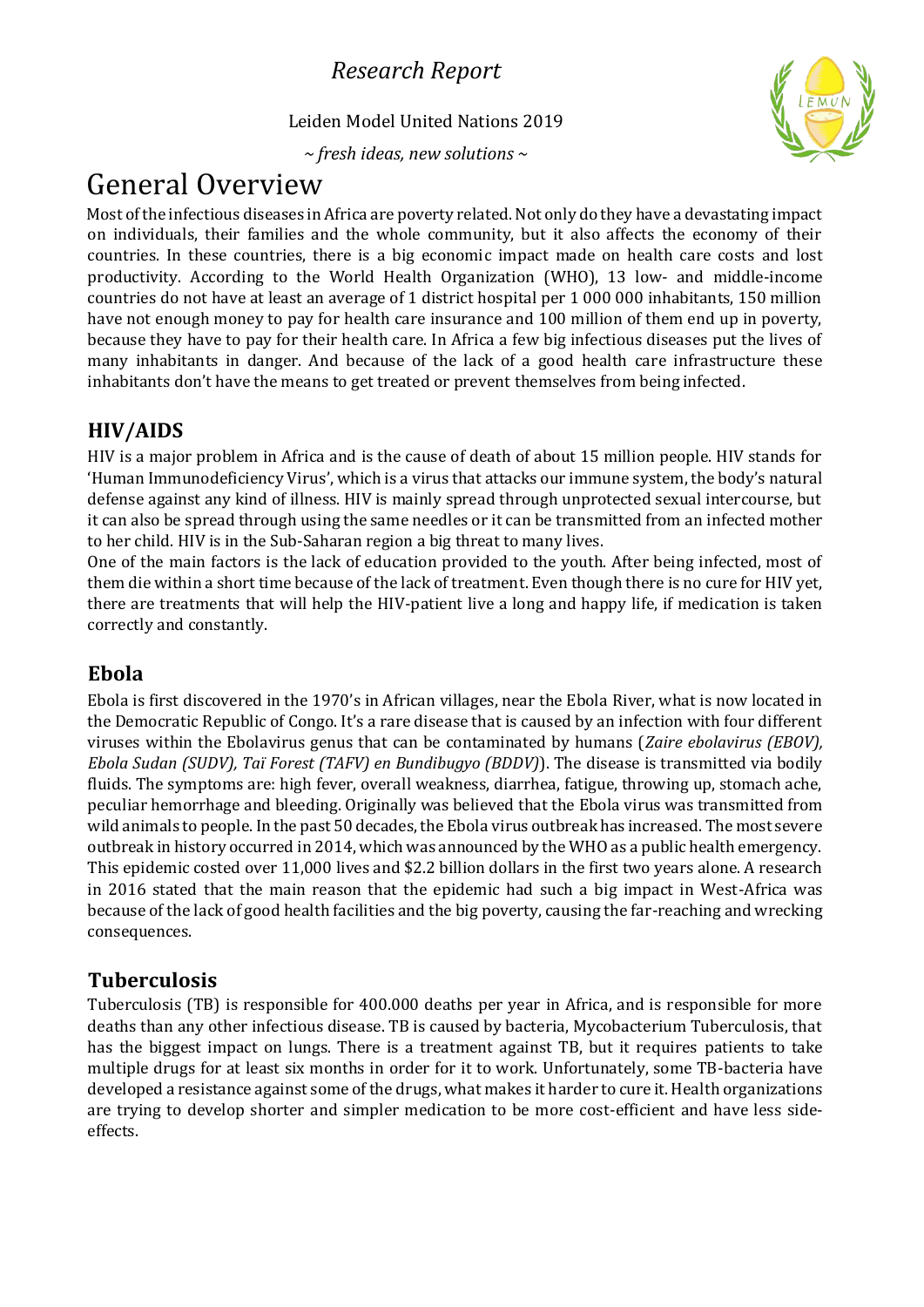#### Leiden Model United Nations 2019

*~ fresh ideas, new solutions ~*



People with HIV are far more likely to develop active TB than people without HIV. The combination of HIV and TB is very lethal, because the diseases quicken each other's stages.

#### **Malaria**

Malaria is a life-threatening tropical disease caused by a Plasmodium parasite entering the body through a Anopheles mosquito bite. This mosquito is active during the night and lives in (sub-)tropical areas. When being bitten, the parasite travels through the bloodstream and causes red blood cell rupture. WHO stated that in 2016, there were an estimated 216 million cases of malaria around the world. Malaria can cause severe complications such as: swelling of the blood vessels, failing of an organ (liver, kidney or spleen), anemia, accumulation in the lungs that causes breathing problems or low blood sugar. Malaria can be transmitted through blood transfusion, organ transplants or sharing a needle/syringe.

#### **Measles**

Measles is a highly contagious disease, mostly common among children. Measles were once a very big concern in the world and quite common, but it can now be prevented with vaccination. It can easily be spread through the air, coughs, sneezes or saliva and other body fluids. Measles can be fatal for little babies. Even though there is a vaccination, it's still very common in developing countries, especially in Africa and Asia. The overwhelming majority of deaths caused by the measles are in countries with a low wealth and a fragile health infrastructure.

### **Diarrhea**

It's more common among young children and is caused by different bacteria, viruses and parasites. Diarrhea is mostly caused because of bad hygiene or poor standards. It can lead to dehydration, which will eventually lead to weakening and death. Due to a big water and food shortage in Africa, can infected children not fully recover. Not only is there a shortage of water, but the water that is present in those regions are not clean, which makes them more vulnerable to also get infected by other diseases, such as cholera.

These diseases are a few of many that puts a lot of African lives in danger. Most of these diseases can be prevented or cured, but in order for this to happen there needs to be a good and innovating healthcare system that will improve the health in Africa. Investments in for example vaccinations can help thousands of people. Take for instant the measles. With good vaccination, measles can be prevented and less and less children will be infected. Or take HIV for example. Since 2001, the number of infected people has reduced dramatically, thanks to the awareness and education on HIV/AIDS. By giving sex and HIV education, the people will become more conscious and will take safer measures.

According to the IZUMI foundation an adequate health care infrastructure needs: ''*physical facilities that make care accessible; laboratory, training, and other support facilities; reliable supplies of pharmaceuticals and other materials; trained staff and professional training systems; and mechanisms to distribute resources and expertise to people who need them. An adequate system is capable of providing preventive, diagnostic, and curative care, according to the requirements of the people being served.*" 1

<sup>1</sup> <http://izumi.org/about/how-we-work/health-care-infrastructure/>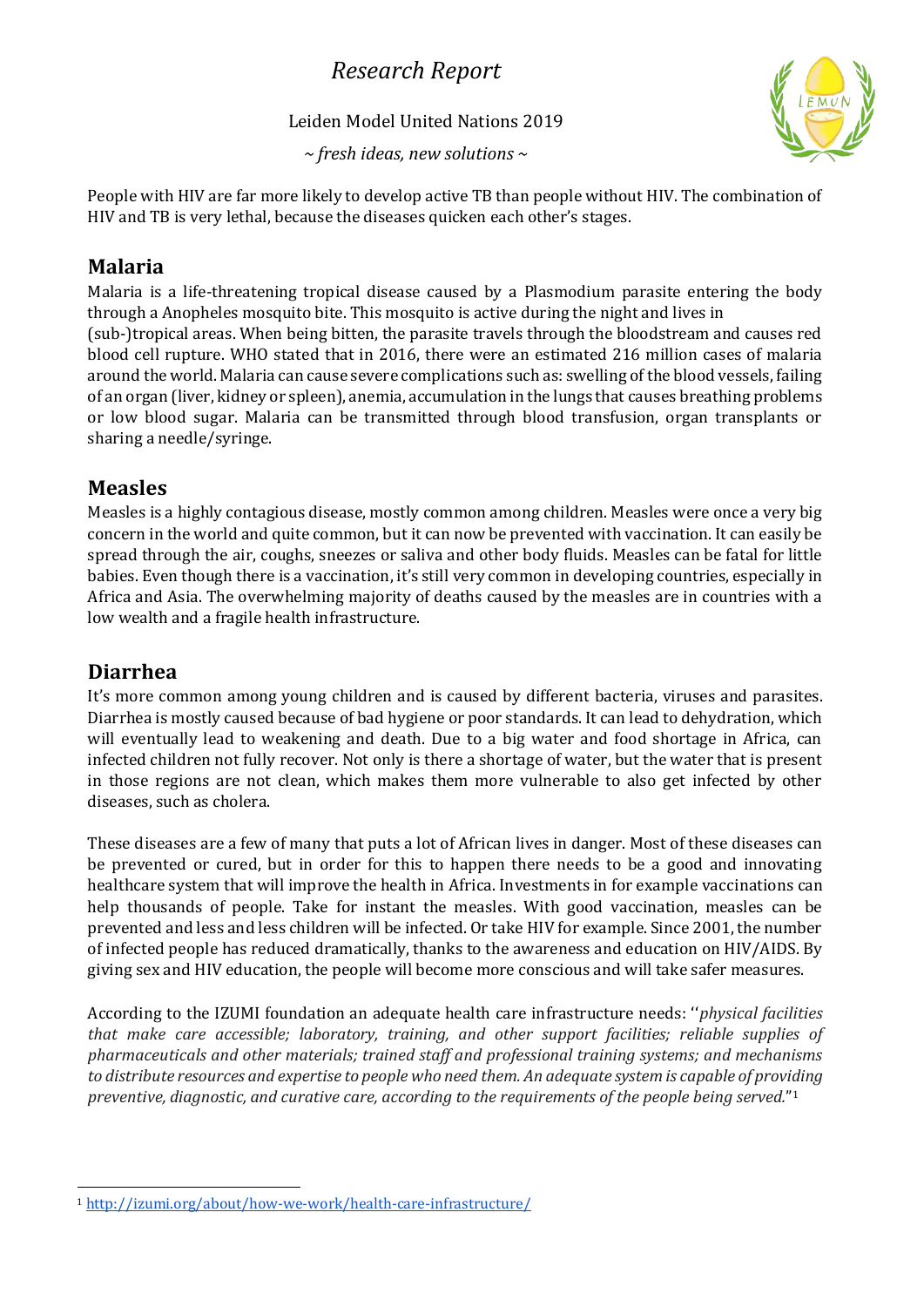#### Leiden Model United Nations 2019



*~ fresh ideas, new solutions ~*

#### **Difficulties in dealing with infectious diseases**

There are several reasons why treating these infectious diseases have been difficult to tackle. Below some of these reasons are listed and explained shortly. There are many more reasons and each of the reasons mentioned below is far more complex than presented here.

Poverty:

Economic poverty is one of the major underlying issues in dealing with most of the infectious diseases. Lack of access to sanitation, for example, can rapidly increase the spread of a disease. Patients might not be able to afford treatment, or afford to take time off work to recover.

• Education:

A lack of education is a major problem in combatting infectious diseases within AU Member States. Many citizens do not know how to identify diseases or their symptoms and do not know how to deal with them. Information regarding risk factors might not be understood and spreading necessary information might be difficult.

- Lack of (general) infrastructure:
- In some areas there is a lack of infrastructure. Regions might be difficult to access due to poor conditions of roads, or due to dangers on the roads. Electricity can also be an issue in those regions. Access to clean water is a key factor in combatting infectious diseases. Internet access can also improve the flow of information to and from affected regions.
- Lack of medical infrastructure: In many regions there is a lack of medical infrastructure. In remote regions, there is often a lack of trained medical personnel, a lack of hospitals or other medical buildings and a lack of medication and other medical supplies. This makes it difficult to combat infectious diseases because it is harder to treat patients, but also because it becomes harder to identify outbreaks of diseases and accurately report on developments.
- Conflict and civil wars:

Several African Union Member States are experiencing civil wars. This has mainly been due to problems of governance in Africa. The result can be the displacement of large populations within the country, or migration to large refugee camps in another country. This sudden increase in numbers of people living closely together, coupled with a breakdown of health services, can mean an increase in the transmission of diverse infectious diseases. Worse still, there may be no surveillance system in place or clinical services to detect the problem early. This will make any epidemic worse. It also increases the risk in nearby regions, even if those haven't been involved in the conflict.

Violent conflict also causes a setback for the region even after the conflict has abated. Doctors might have been killed or fled the area, and it might still be unsafe for medical personnel to enter the area, causing a lack of experts and medical personnel in the region. The conflict might also have destroyed any medical infrastructure, such as hospitals and valuable medical equipment.

• Cultural aspects:

Differing regions in the multiple Member States have differing customs and traditions. In a previous outbreak of Ebola, local customs of keeping close to a deceased loved one caused the disease to spread amongst mourning family. Plans of fighting outbreaks of infectious diseases will have to take into account such cultural practices and traditions.

• Migration:

Increasing migration in Africa causes an increased risk of infections and diseases to spread to new areas and populations. It will also make it more difficult to have an accurate picture of how many people are in which regions. Especially in the case of refugees fleeing from conflict, migration combined with a lack of sanitation, medication and doctors, can cause an increase in the amount of victims and can cause a disease to spread to other vulnerable regions.

• Lack of trust towards health care professionals The local populace does not always trust medical professionals, especially those from abroad, preferring to seek treatment from local or traditional healers. They might also mistrust vaccines,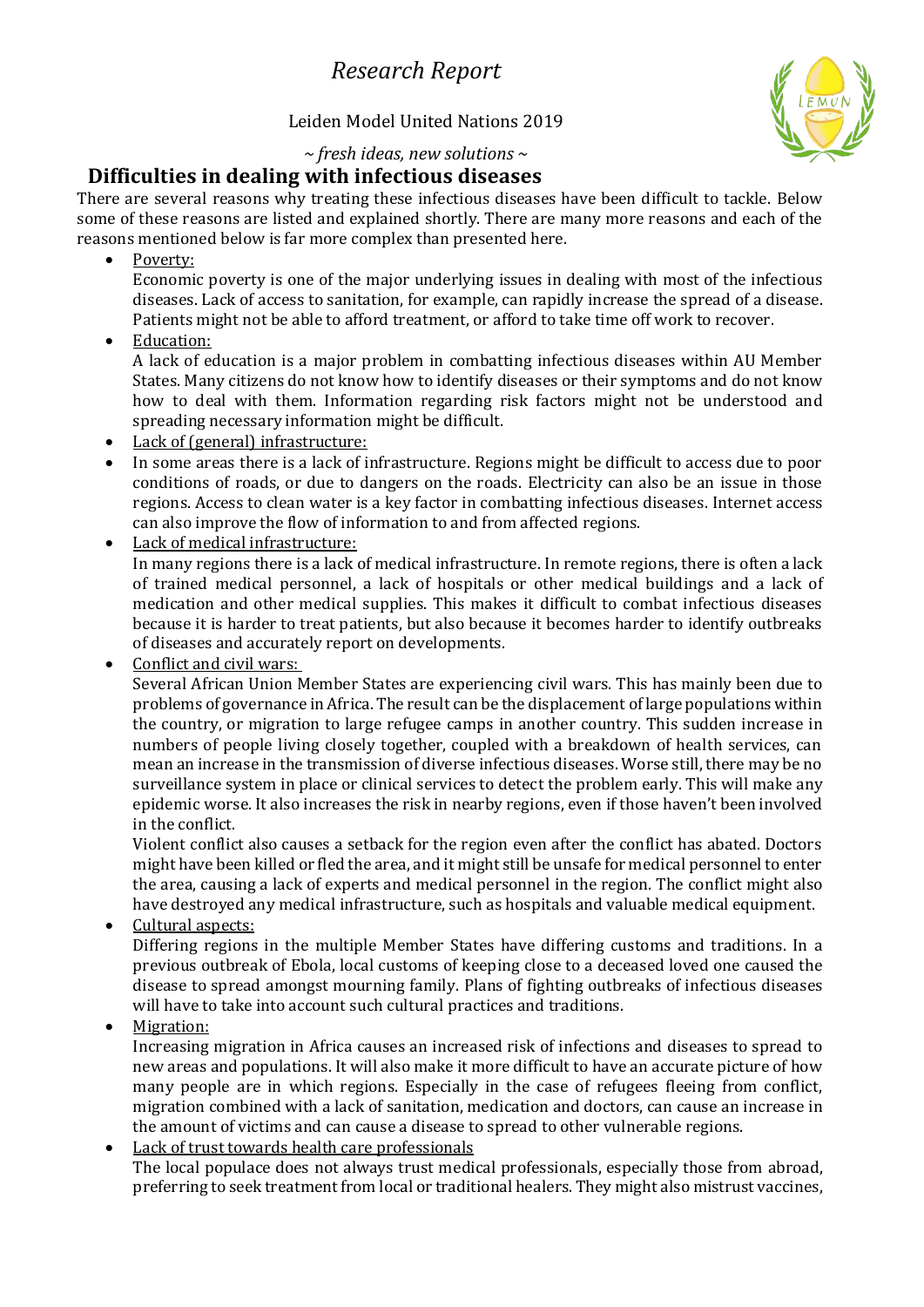#### Leiden Model United Nations 2019



*~ fresh ideas, new solutions ~*

believing it will cause long-term harm to them or their loved ones.

• Inconsistent national policy: Another reason why it is difficult to tackle is that some countries often change national policy, making it harder to implement long-term plans.

### • Lack of international coordination:

There is also a lack of international coordination and cooperation to tackle the issue, due to both inability and unwillingness. The problems mention earlier make it extremely difficult to form an accurate picture of the situation in affected areas and thus to effectively cooperate with neighboring countries. On the other hand, countries might be unwilling to give open and transparent information about the situation, fearing to cause civil unrest, economic instability, loss of reputation or that neighboring countries might close borders.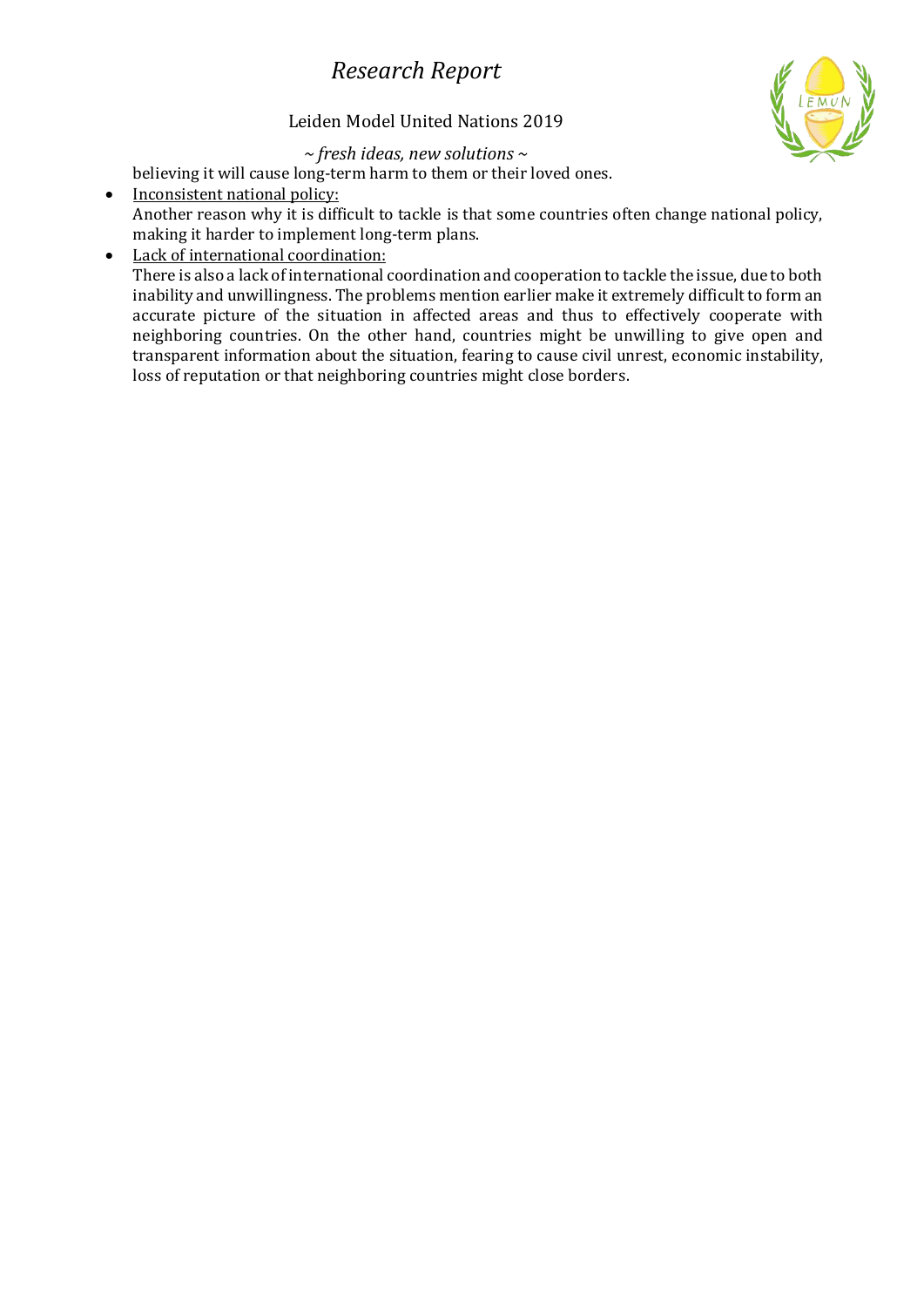Leiden Model United Nations 2019

*~ fresh ideas, new solutions ~*



# Major Parties Involved

#### *World Health Organization (WHO)*

The World Health Organization is the United Nations special agency that involved with the international public health. It was established on April 7th 1948, a day that is now every year celebrated as the 'World Health Day'. The World Health Organization is mainly focused on health systems, infectious diseases, non-infectious diseases, nutrition and occupational health.

The World Health Regional Office for Africa mainly focus on combating infectious diseases, like TB, HIV and Ebola, and non-infectious diseases like cancer, diabetes and heart diseases. They also ensure that all people will receive accessible, good and affordable health care without falling into poverty.

#### *IZUMI Foundation*

The in 1998 founded IZUMI Foundation helps the world's poorest people by providing supporting programs that will improve health in developing countries. They look for practical and useful innovations to reduce the infectious diseases in these countries. These support projects in the following five areas: Infectious diseases with high morbidity and mortality, neglected tropical diseases, malnutrition, maternal and neonatal health and health care infrastructure. Their focus is mainly on most of the countries in Sub-Saharan Africa, but they also afford help to a few countries in Latin America and the Caribbean.

#### *Democratic Republic of Congo*

The Democratic Republic of Congo is one of the countries in Africa with the poorest health treatment, limited medical facilities and a short supply of medical materials. Congo has one of the highest rates for deaths caused by infectious diseases. Diseases as HIV/AIDS, Ebola, cholera and tuberculosis are an enormous problem and affect the lives of many inhabitants. Because a lack of good sanitation and a lot of people living in poverty, the diseases can easily be spread and are hard to prevent. After being infected, are there not enough resources to pay for medication.

#### *Centers for Disease Control and Prevention (CDC)*

CDC is an American organization that helps to fight diseases, especially the infectious one. Even though CDC mostly cares about the American health, they also track, confront and fight diseases in other countries.

#### *Doctors without borders (MSF)*

Doctors without borders are doctors that provide lifesaving medical care for those in need. They have had many operations in Africa where they help(ed) to combat infectious diseases and helped preventing them.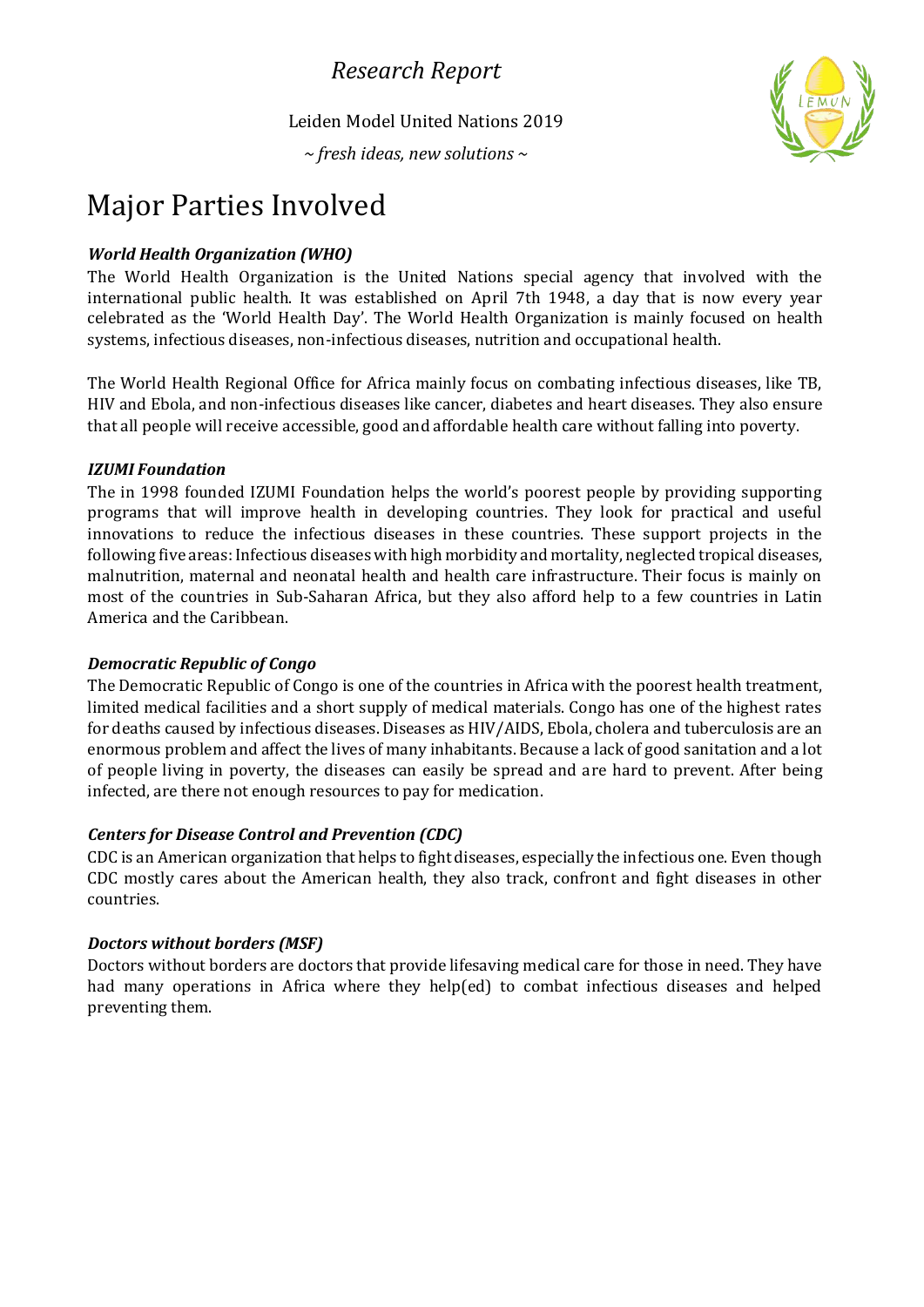Leiden Model United Nations 2019 *~ fresh ideas, new solutions ~*



# Timeline of Events

| 7 April 1948    | Establishment of the United Nations World Health Organization 1951                                         |
|-----------------|------------------------------------------------------------------------------------------------------------|
|                 | Creation of the WHO Regional Office for Africa                                                             |
| 1963            | The first vaccine against measles was developed by John Enders                                             |
| 1976            | Ebola has been discovered near the Ebola River                                                             |
| 1983            | Luc Montagnier discovered that HIV is the cause of AIDS                                                    |
| 2001            | A great decreasing of patients that get infected with HIV                                                  |
| February 2014   | The biggest Ebola outbreak in history. This outbreak was the cause of death of<br>more than 11.000 people. |
| 9 May 2015      | WHO declared that Liberia is Ebola-free                                                                    |
| 7 November 2015 | WHO declared that Sierra Leone is Ebola-free 29 December 2015<br>Guinea is                                 |

officially last declared Ebola-free.

# Previous attempts to solve the issue

Different organizations such as the World Health Organization or MSF sent a lot of medicine, doctors and other medical materials/help to Africa. On august 2015, 193 countries reached an agreement on the 17 Sustainable Development Goals that should be carried out before 2030. The third Sustainable Development Goal is 'good health and well-being'. This third SDG brings attention to many of the previous called infectious diseases, looks for a solution to end these diseases and tries to offer everyone a good, accessible and affordable health care. Also is education increasing and more and more children are learning about the importance of hygiene and precautions.

For more detailed information on previous outbreaks of various diseases, research the Ebola outbreak in 2014 and the current one in Congo, a current cholera outbreak in Mozambique, a bubonic plague outbreak in Madagascar that started in 2014, a yellow fever outbreak in Sudan in 2012, a measles outbreak in Congo in 2011, a meningitis outbreak in West Africa in 2011-2012, or a cholera outbreak in Zimbabwe in 2008-2009. These can give a more detailed overview of what the AU PSC will face when combatting infectious diseases in its Member States.

# The Future

There is still more than 10 years until the deadline of the Sustainable Development Goals, which means that a lot could happen in the innovation of this issue. Scientist are still trying to develop medicine to cure, prevent or restrain infectious diseases. A good hygiene and sanitation is one of the most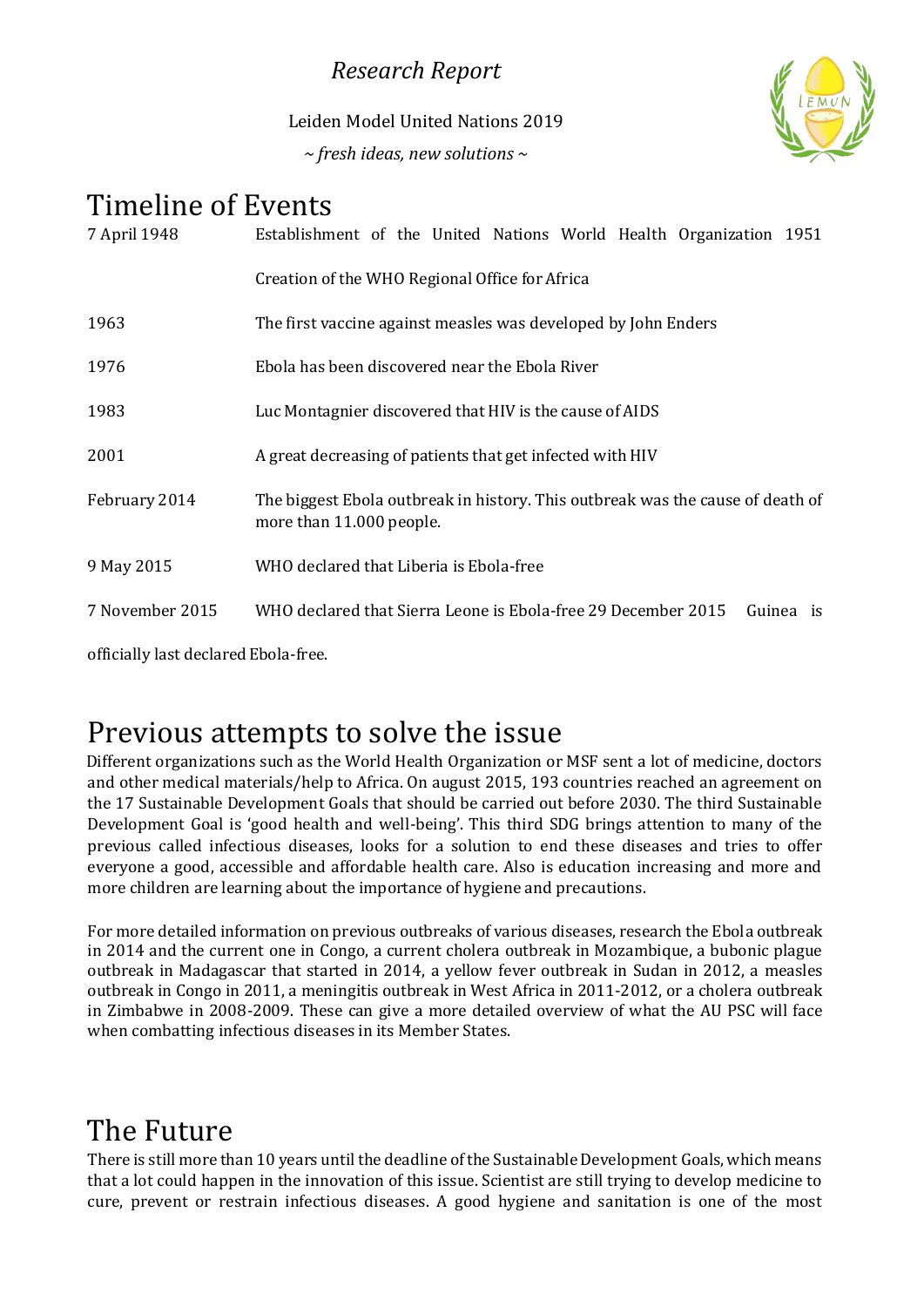

#### Leiden Model United Nations 2019

*~ fresh ideas, new solutions ~*

important elements for a good health. Africa has a big hygiene and sanitation shortage, and the sources that are already there are often unsafe or miles away.Different organizations such as UNICEF and WHO are working on creating safe and clean water and sanitation sources, which is also a SDG (number 6).

# Questions a Resolution Must Answer (Q.A.R.M.A.)

Delegates, here are a few guidelines of what you could/should include in the resolution. But keep in mind that these are only a few guidelines and that you should **not** limit yourselves to the following examples.

The health care infrastructure in Africa lacks a lot of structure, what should be kept in mind if actions are going to be made? When writing a resolution, you should think about the health care infrastructure of the country you represent: are you a developed or developing country? How is the wealth of your country? Does it have a high of low GDP? And most importantly: Is the health care good organized and has the majority of your people access to it?

What should be kept in mind is that in (Sub-Saharan) Africa a lot of people live in poverty and don't have the funds to pay for health care, medicine, nutritious food or proper sanitation. There are a lot of different cultures, religions and languages in Africa, which could lead to disagreements on for example vaccinations, but it can also lead to language barriers. Another thing is that in developing countries women are often neglected and have less opportunity than men.

Another question that the resolution must answer is how would the infrastructure of health care improve. How would health care be accessible and affordable by everyone? Will there be more facilities (hospitals, nursing homes etc)? And where would these be located? What are you going/can you do to do about improving of the medicine? Finally, you have to understand that this resolution would have an impact on millions of people.

# Further Reading

- World Health Organisation: [www.WHO.int](http://www.who.int/)
- About tackling infectious diseases in Sub-Saharan Africa by the European & Developing Countries Clinical Trials Partnership (EDCTP): <http://www.edctp.org/web/app/uploads/2018/09/Tackling-infectious-disease-in-sub-Sah> [aran-Africa\\_EDCTP-funded-clinical-studies-for-medical-interventions-2003-2018-4.pdf](http://www.edctp.org/web/app/uploads/2018/09/Tackling-infectious-disease-in-sub-Saharan-Africa_EDCTP-funded-clinical-studies-for-medical-interventions-2003-2018-4.pdf)
- For any biological information, on for example the diseases: <https://www.ncbi.nlm.nih.gov/>